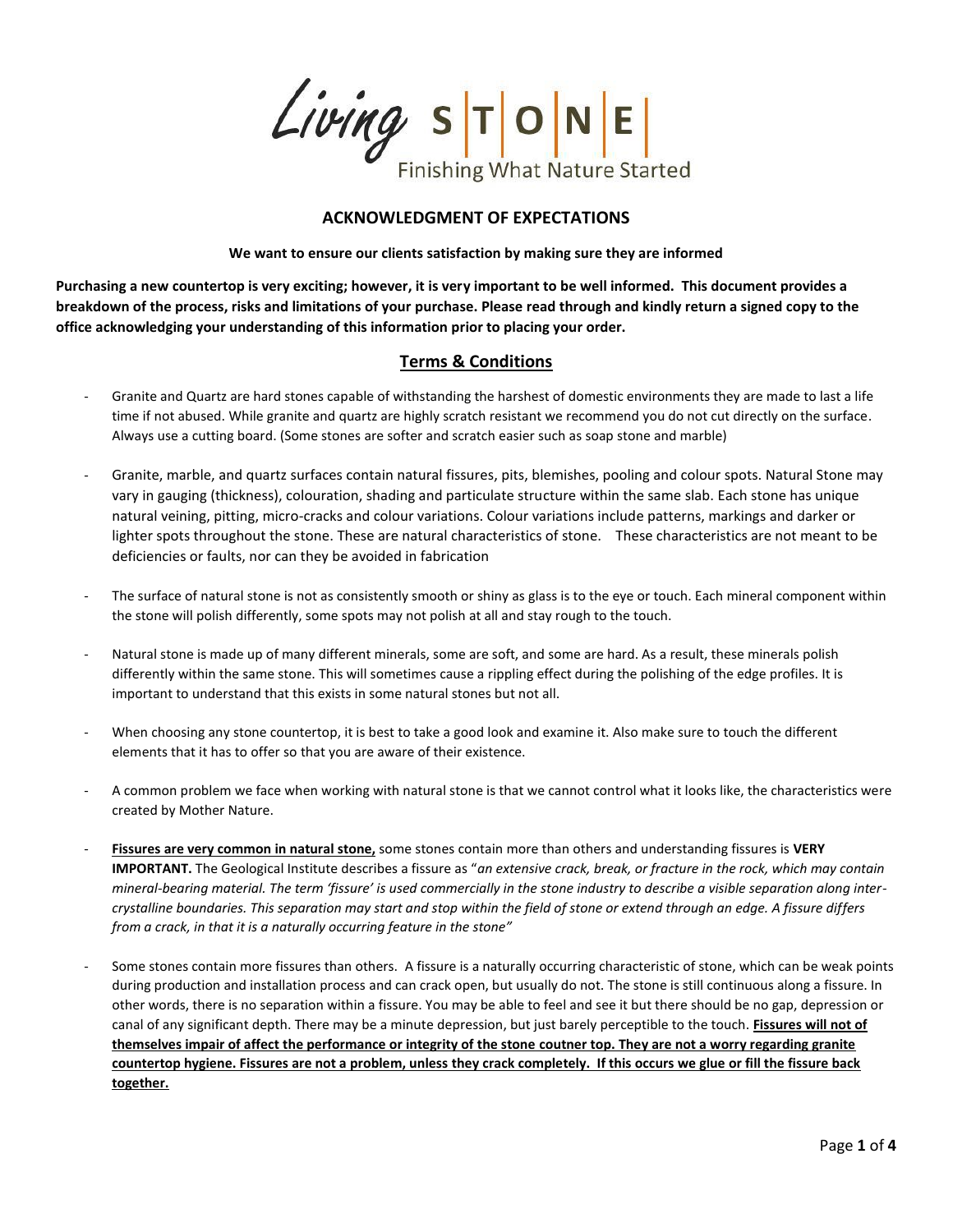- A crack represents a physical separation of the stone. It may be a hairline crack that may or may not be the full thickness of the stone or it could be visibly separating. **Hairline cracks do not tend to be a problem and should not get worse unless you have foundation movement or significant pressure or impact placed directly on your stone.** You will be able to feel a hairline crack but, it may still be level with the rest of your countertop. When it starts to form a lip, that is when it will start to collect dirt etc.
- Most Natural stone is low maintenance but can stain if not cleaned immediately. Sealing is recommended for most stones. Some stones are denser and do not require sealing (Typically darker stones). How often to apply a sealant, depends on the type of stone and what type of sealer you use. Sealing only protects your counter tops from absorbing things, and helps prevent stains. Quartz counter tops are also low maintenance and almost non- porous, simple to clean and normally do not require sealing. However, any stone even quartz can stain under the right conditions. In saying that there are products on the market that can remove stains. It is very important to understand that every product has its limitations
- Most countertops will contain seams. Seams are visible and can be felt. Seam locations will be discussed at the time of templating. Living Stone will make the best effort to meet the desired plan. If you have the opportunity to map out your stone, it is important to understand that this process is strictly a cutting **guideline** and is not always a 100% match to what was mapped on the stone. There are many factors that come into play when the stone is in the fabrication process. It may change at the time of fabrication. Our fabricators reserve the right to change the seam locations and/or the map out of the stone. **Changes to seam locations or mapping will not result in any price adjustments.**
- The appearance of stone in our warehouse compared to when it is installed in your home may vary. The lighting and angles that are viewed can affect the way your stone appears. Once the stone is cut and lying horizontally on your cabinets it may give a different appearance. Surrounding colours can also affect the appearance of your stone giving off different hues.
- **Quartz and Granite can be damaged by sudden and rapid temperature changes**. You should always **AVIOD** prolonged exposure to heat on your countertops. This includes items such as hot cooking pots, crock pots, and kettles etc. Extreme or constant heat and rapid temperature changes may harm your stone if they sit directly on the counter for long periods of time they can crack especially during the winter months.
- Prolonged exposure to UV rays can discolour your quartz countertop. Quartz is not recommended for Outdoor applications.

## - **DO NOT STAND ON YOUR COUNTERTOPS.**

NEVER use harsh chemicals, acid-based cleaners or abrasive chemical cleaners on your stone countertop. This will dull or etch the surface finish. Clean your countertop with a soft cloth, warm water and a few drops of dishwashing or antibacterial detergent. If you desire, you can purchase specialty cleaners from your local hardware store.

## **INSTALLATION, SCHEDULING, TEMPLATING AND PRODUCTION**

- Stone is only reserved after a 50% deposit is applied to your project.
- Living Stone works very hard to keep production and installation schedules operating without interruptions. However, interruptions can and sometimes do occur. As a result, we may have to re-schedule your template or installation. You will be notified of the change as soon as possible. We will work to accommodate the best we can. **THERE IS NO COMPENSATION FOR DELAYS TO YOUR PROJECT. Even if you have to reschedule trades such as plumbers, tilers, electricians etc Living Stone will not assume the responsibility.**
- Clients or an authorized person (over the age of 18) must be present at the time of the template measurement to ensure all details are accurately provided to the templator. Clients should also be present at the time of installation for inspection and approval of the finished product. If there is anything that needs adjustment or repairs please notify your installer or Living Stone before they leave the job site. This will avoid a return trip.
- **Cabinets, panels and walls must be fully and permanently installed before the template measure. These items should not be moved or altered after the final template takes place. If changes occur after the final template and the countertops and fixtures do not fit properly the customer will be responsible for the costs associated with any re-work or replacement of the stone.**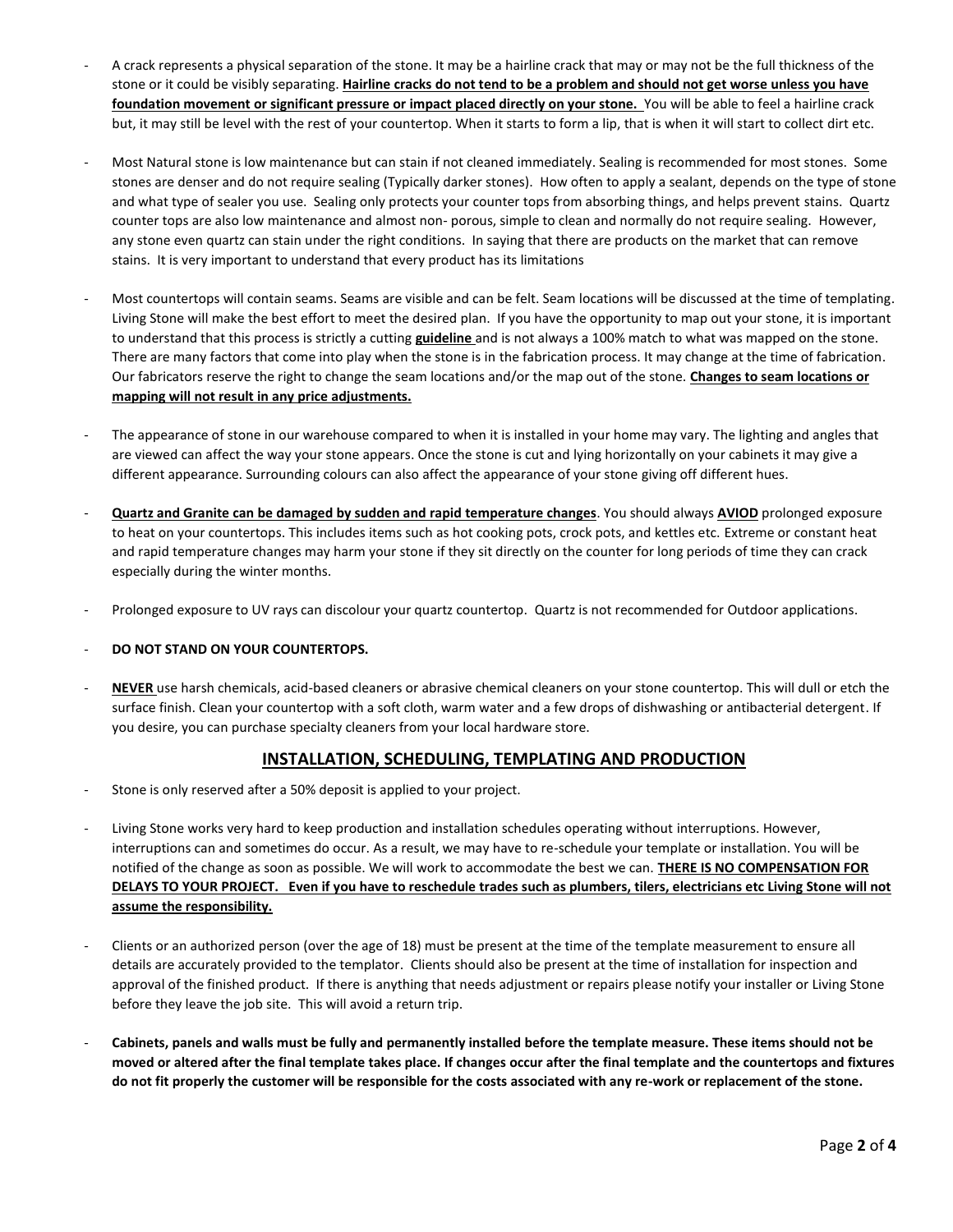- All new or old **sinks, faucets, fixtures and appliances** (with specifications) that are in or amongst your countertop must be on site prior to the template measurement. **FARM/APRON FRONT UNDERMOUNT SINKS MUST BE FULLY INSTALLED PRIOR TO TEMPLATING.**
- Living Stone will be unable to complete the template measurement if, at the time of the appointment, there is missing information, incomplete cabinetry, missing fixtures or anything that would affect the fit of the counter tops is not on site, or if the stone selection/design has not been finalized. This will delay the fabrication and installation time. The client may incur additional charges for transportation if a return trip to site is required.
- **After final templating is completed, any changes to cabinetry, panels, sink models, fixtures and/or walls by the client need to be relayed to Living Stone in a timely manner. Clients are solely responsible for these changes and any ill-fitting countertops because of these changes will be at the client's expense. The client may incur additional charges for transportation and/or installation.**
- Full height stone backsplash that runs the full space between the countertop surface and the bottom of the upper cabinets or ceiling will require template measuring **AFTER** the countertop is fully installed to ensure measurement accuracy.
- Sink cut-outs will be fabricated according to the template provided by the manufacturer. Living Stone will not alter the template. Living Stone does not control and is not responsible for the sink reveal, whether it be full reveal, flush or negative reveal – we complete the cut-out as per the suppliers provided template.
- **Sink & cooktop cut-outs rarely survive the fabrication process and are considered production waste and will not be provided to the customer.**
- Living Stone is not responsible for the installation of support brackets. For your countertop overhang, 70% of the stone must be supported by structurally sound cabinetry. **IF SUPPORT BRAKETS ARE NEEDED FOR YOUR PROJECT THEY MUST BE INSTALLED PRIOR TO YOUR INSTALLATION.**
- Living Stone is not responsible for any electrical, plumbing or gas related duties. **OUR TECHNICIANS ARE NOT SPECIALIZED IN THESE AREAS.**
- Any work carried out by Living Stone does not cover any additional or **supplemental repairs** or modifications such as, any plumbing, electrical, tile or wall surface. modifications that may be necessary to repair or replace your countertop. Other repairs and modifications shall be the responsibility of the customer. (On Case By Case Bases Living Stone only handles, Material, fabrication and installation)
- During the installation process it's not uncommon that some adjustments are needed. This may require a return trip to the location. No discount or compensation will be given if the stone needs to be returned to the shop for any type of modification. Stone is not easy to manipulate, as accurate as we try to be, adjustments are sometimes necessary.
- Clients are responsible for providing safe, secure parking and as close as possible to the entrance so the installers and deleivery crew have safe and easy access to your space. All access points must be clear and safe for our crews. Failure to provide safe access may result in the installers rejecting to proceed with the installation. A return trip will need to be scheduled and an additional trip fee may apply.
- Living Stone does not promote pre-templating. It's important that cabinets are fully installed and unaltered after the countertop template is completed. If a pre-template is requested, the client will be responsible for the measurements. Living Stone will not proceed with production without a signed approval from the client. Any ill fittings and adjustments needed resulting from the pretemplate will be the responsibility of the client. Please initial below acknowledging the above terms.

 **INITIAL \_\_\_\_\_\_\_\_\_\_\_\_\_\_\_\_\_\_\_\_\_\_\_\_ DATE \_\_\_\_\_\_\_\_\_\_\_\_\_\_\_\_\_\_\_\_\_\_\_\_\_\_\_\_\_\_\_**

Cabinets should be plumb, flat and level for the installation of countertops. The customer or their carpenter/cabinet maker will be responsible to ensure that the cabinets are plumb, flat, level and in acceptable condition for countertop installation. Unleveled cabinets can cause the stone to crack during or after installation. Cabinets that are found to be unfit will void any countertop warranties.